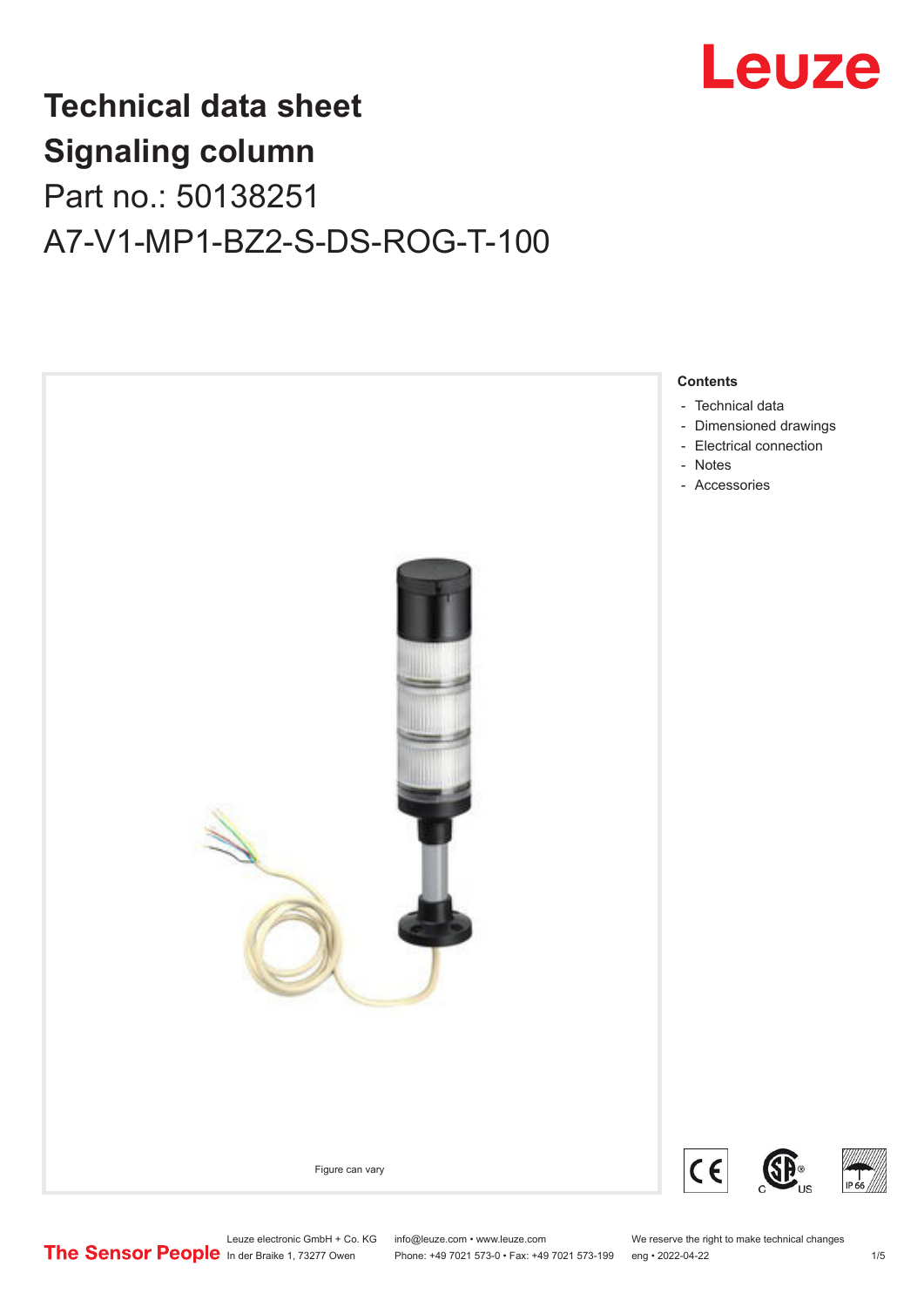# <span id="page-1-0"></span>**Technical data**

# Leuze

### **Basic data Series** A7 **Type of signaling CONSCRUPE OPERATION** Optical and acoustic **Electrical data Life expectancy** > 100,000 h **Performance data Supply voltage U<sub>B</sub>** 24 V, DC, 10 % **Current consumption, max.** 160 mA **Connection Number of connections** 2 Piece(s) **Notes Protected against accidental inter**changes: Actuation of the colors is performed via PINs, thus, the calotte position can be freely selected (see operating instructions). The individual colors are actuated via VCC (PNP) **Connection 1 Voltage supply Type of connection** Cable **Cable length** 1,500 mm **Number of conductors** 6 -wire **Connection 2 Type of connection** Open end **Connection 3 Connection** to device

| .                          | <b>OUTHOUGH to GOVIGO</b> |
|----------------------------|---------------------------|
| <b>Type of connection</b>  | Terminal                  |
| <b>Type of terminal</b>    | Tension spring technology |
| No. of pins                | 6 -pin                    |
| المتقاد المستقصية والمستقط |                           |

### **Mechanical data**

| Design                              | Cylindrical                             |
|-------------------------------------|-----------------------------------------|
| Dimension (Ø x L)                   | 70 mm x 347 mm                          |
| <b>Housing material</b>             | Metal                                   |
|                                     | Plastic                                 |
| <b>Metal housing</b>                | Aluminum                                |
| <b>Plastic housing</b>              | PC-ABS                                  |
| Net weight                          | 611 g                                   |
| <b>Housing color</b>                | <b>Black</b>                            |
|                                     | Gray                                    |
| Type of fastening, at system        | Screw type / horizontal                 |
| <b>Type of illuminant</b>           | LED/24V                                 |
| Lens modules                        | 4 pieces, ready-made                    |
| Signal image                        | Continuous light                        |
| Angle of radiation                  | $360^\circ$                             |
| Sequence of the modules (ascending) | Green, orange, red, single sound buzzer |

| <b>Certifications</b>        |                                                                             |  |
|------------------------------|-----------------------------------------------------------------------------|--|
| Degree of protection         | IP 66, Only when mounted on a housing<br>with the same degree of protection |  |
| <b>Certifications</b>        | CE                                                                          |  |
|                              | <b>CSA</b>                                                                  |  |
| <b>Acoustic data</b>         |                                                                             |  |
| Tone type                    | Continuous tone                                                             |  |
| Sound pressure               | 105dB                                                                       |  |
| Number of tones              | 1 Piece(s)                                                                  |  |
| <b>Classification</b>        |                                                                             |  |
| <b>Customs tariff number</b> | 85318070                                                                    |  |
| <b>ECLASS 5.1.4</b>          | 27371230                                                                    |  |
| <b>ECLASS 8.0</b>            | 27371230                                                                    |  |
| <b>ECLASS 9.0</b>            | 27371220                                                                    |  |
| ECLASS 10.0                  | 27371230                                                                    |  |
| <b>ECLASS 11.0</b>           | 27371230                                                                    |  |
| <b>ECLASS 12.0</b>           | 27371230                                                                    |  |
| <b>ETIM 5.0</b>              | EC001042                                                                    |  |
| <b>ETIM 6.0</b>              | EC001042                                                                    |  |
| <b>ETIM 7.0</b>              | EC001042                                                                    |  |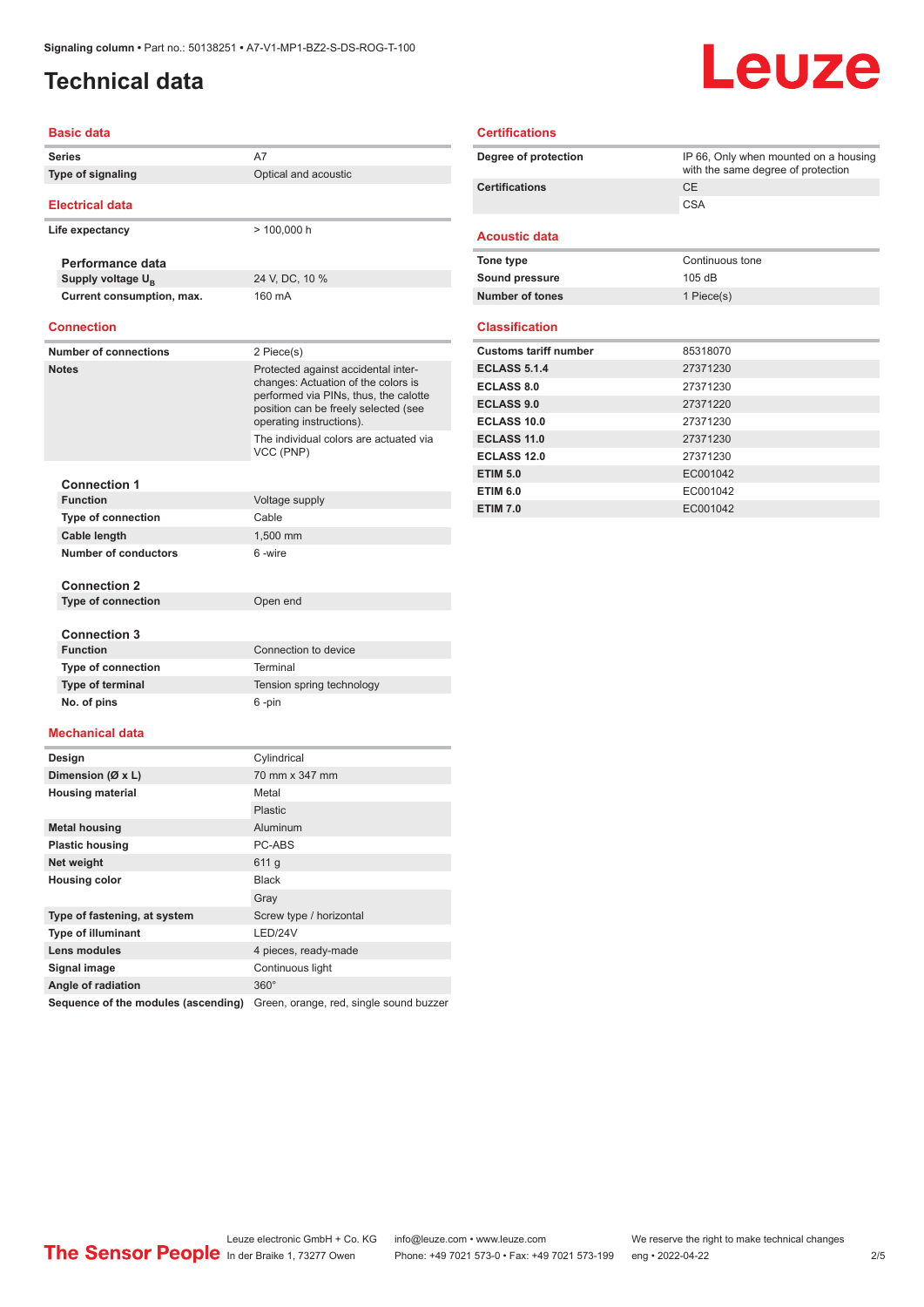# <span id="page-2-0"></span>**Dimensioned drawings**

All dimensions in millimeters



# **Electrical connection**  $\overline{\phantom{a}}$

### **Connection 1**

| <b>Function</b>             | Voltage supply        |
|-----------------------------|-----------------------|
| Type of connection          | Cable                 |
| Cable length                | 1,500 mm              |
| <b>Sheathing material</b>   | <b>PVC</b>            |
| Cable color                 | Gray                  |
| <b>Number of conductors</b> | 6-wire                |
| Wire cross section          | $0.34 \, \text{mm}^2$ |

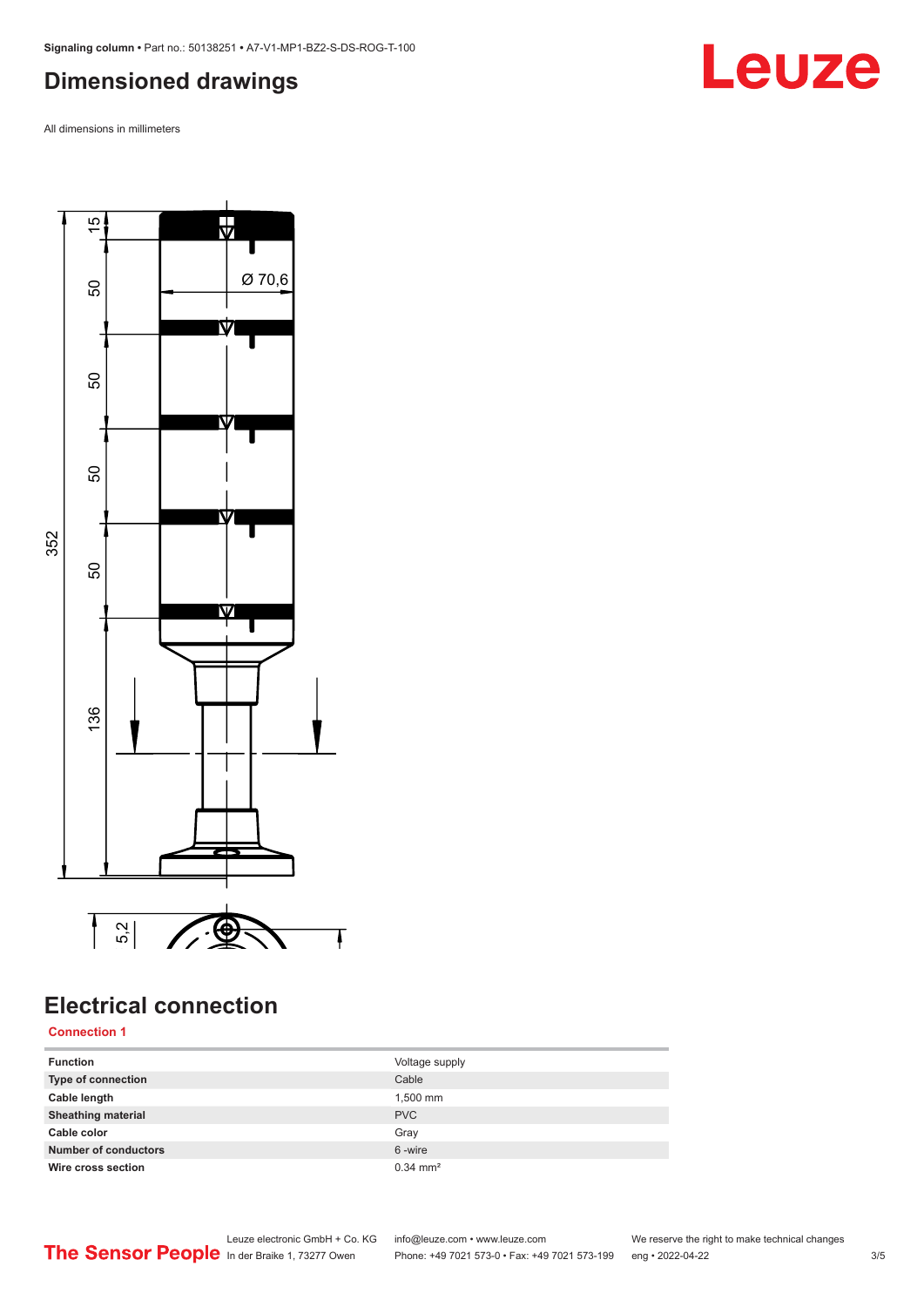## <span id="page-3-0"></span>**Electrical connection**

# Leuze

### **Conductor color Conductor assignment**

| <b>GND</b>                        |
|-----------------------------------|
| VCC / Light color: red            |
| VCC / Light color: green          |
| VCC / Light color: yellow/orange  |
| VCC / Light color: white / buzzer |
| VCC / Light color: blue           |
|                                   |

### **Connection 2**

**Type of connection Open end** 

### **Connection 3**

| <b>Function</b>           | Connection to device      |
|---------------------------|---------------------------|
| <b>Type of connection</b> | Terminal                  |
| Type of terminal          | Tension spring technology |
| No. of pins               | 6 -pin                    |
|                           |                           |

### **Terminal Assignment**

| в            | <b>Blue</b>   |
|--------------|---------------|
| G            | Green         |
| A            | orange/yellow |
| $\mathsf{R}$ | Red           |
| 0V           | <b>GND</b>    |
| W            | white/buzzer  |

### **Notes**

| Observe intended use!                                                                                                                                                                                                         |
|-------------------------------------------------------------------------------------------------------------------------------------------------------------------------------------------------------------------------------|
| $\%$ This product is not a safety sensor and is not intended as personnel protection.<br>$\&$ The product may only be put into operation by competent persons.<br>♦ Only use the product in accordance with its intended use. |

### **Accessories**

# Mounting technology - Mounting brackets

|                | Part no. | <b>Designation</b> | <b>Article</b>              | <b>Description</b>                                                                        |
|----------------|----------|--------------------|-----------------------------|-------------------------------------------------------------------------------------------|
| <b>Limited</b> | 50142896 | A7-MW2             | Signaling column<br>element | Design: L shape<br>Version: Angle, L-shape<br>Fastening, at system: Through-hole mounting |